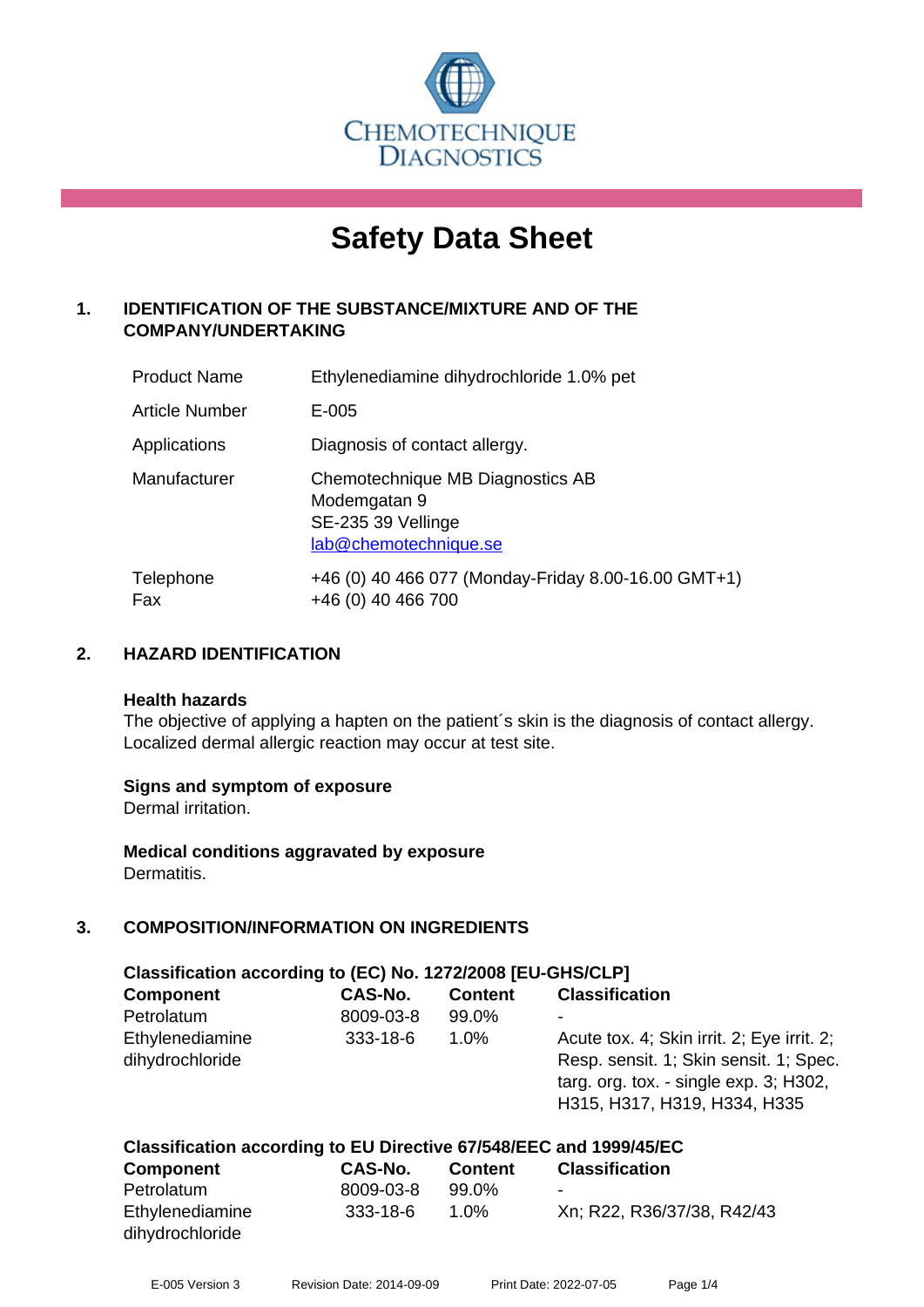# **4. FIRST AID MEASURES**

**Emergency and first aid procedures** Obtain medical attention.

#### **5. FIRE-FIGHTING MEASURES\***

#### **Suitable extinguish media**

CO2, powder or water spray. Fight larger fires with water spray or alcohol resistant foam.

**For safety reasons unsuitable extinguishing agents** Water with full jet.

**Special protective equipment for fire-fighters** Wear self-contained respiratory protective device. Wear fully protective suit.

\*Data is shown for petrolatum only

#### **6. ACCIDENTAL RELEASES MEASURES**

**Steps to be taken if material is released or spilled** Contain and place in a closed container.

#### **7. HANDLING AND STORAGE**

**Precautions to be taken in handling and storage** Store dark at 5-8 C. Avoid extended exposure to light. FOR EXTERNAL USE ONLY.

# **8. EXPOSURE CONTROLS/PERSONAL PROTECTION**

**Respiratory protection** Not required.

**Ventilation** Local exhaust.

**Protective gloves** Disposal gloves.

**Eye protection** Not required with normal use.

**Work/Hygienic practices** Wash hands after each use.

# **9. PHYSICAL AND CHEMICAL PROPERTIES**

Odour **Odourless** 

Appearance Ivory White Semi-solid

Melting point\* 50-55° C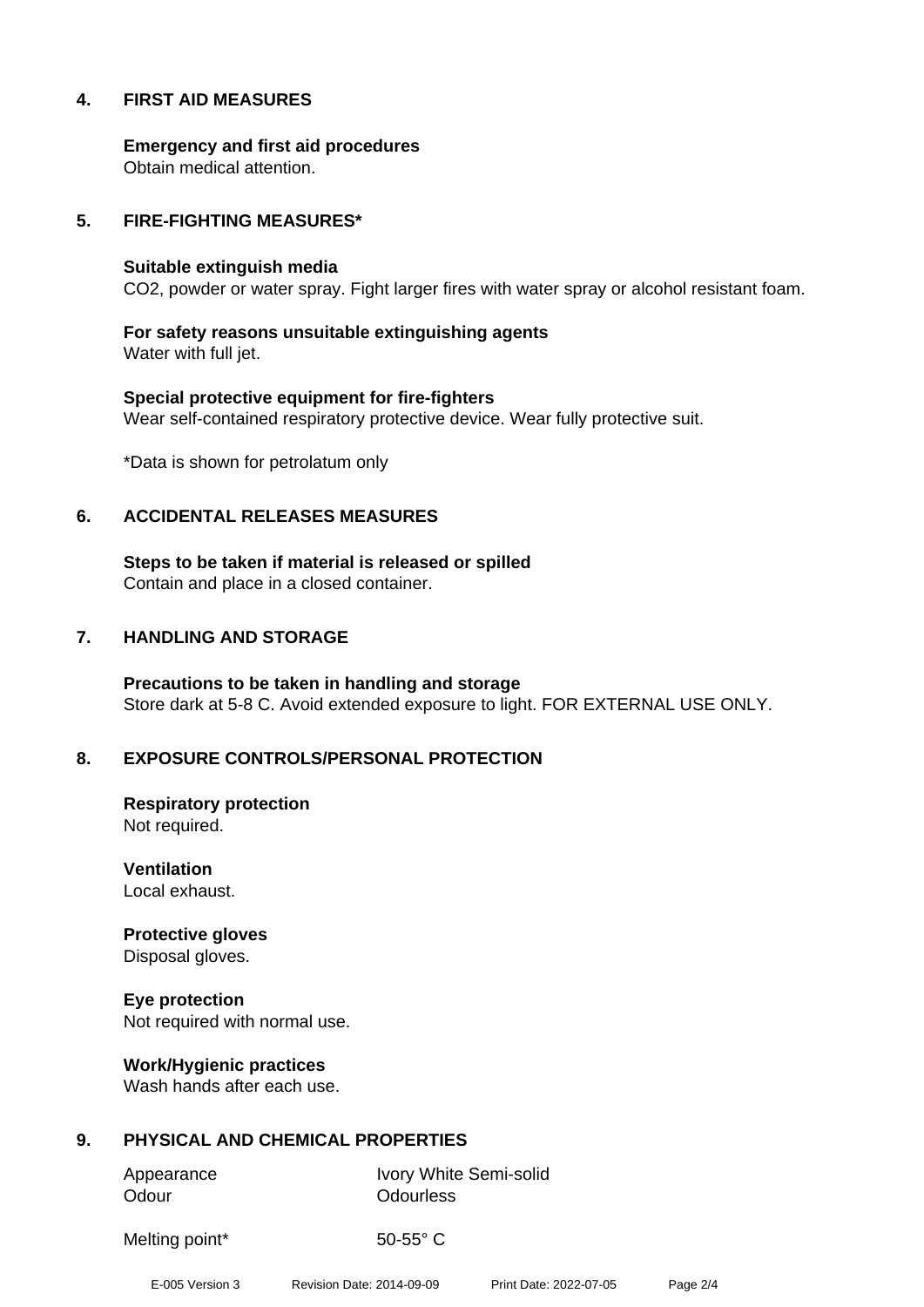Boiling point\* No data available Flash point\*  $>100^{\circ}$ C Self ignition\* Product does not self ignite. Danger of explosion\* Product does not present an explosion hazard. Density\* No data available. Solubility in/Miscibility with Water\* Insoluble

\*Data is shown for petrolatum only

# **10. STABILITY AND REACTIVITY**

#### **Incompability**

May react with strong oxidizing agents.

# **Stability**

Stable at recommended storage conditions.

#### **Hazardous byproducts**

Combustion may generate CO, CO2 and other oxides.

# **Hazardous polymerization**

Will not occur.

# **11. TOXICOLOGICAL INFORMATION**

No data available.

# **12. ECOLOGICAL INFORMATION**

No data available.

# **13. DISPOSAL CONSIDERATIONS**

# **Waste disposal method**

Comply with federal, state/provincial and local regulation.

# **14. TRANSPORT INFORMATION**

Not dangerous goods.

# **15. REGULATORY INFORMATION**

The classification is according to the latest editions of the EU lists, and extended by company and literature data.

# **16. OTHER INFORMATION**

#### **Text of H-statements and R-phrases mentioned in Section 3**

| Acute tox. 4    |                           | Acute toxicity, oral (Category 4) |          |  |
|-----------------|---------------------------|-----------------------------------|----------|--|
| Skin irrit. 2   |                           | Skin irritation (Category 2)      |          |  |
| E-005 Version 3 | Revision Date: 2014-09-09 | Print Date: 2022-07-05            | Page 3/4 |  |